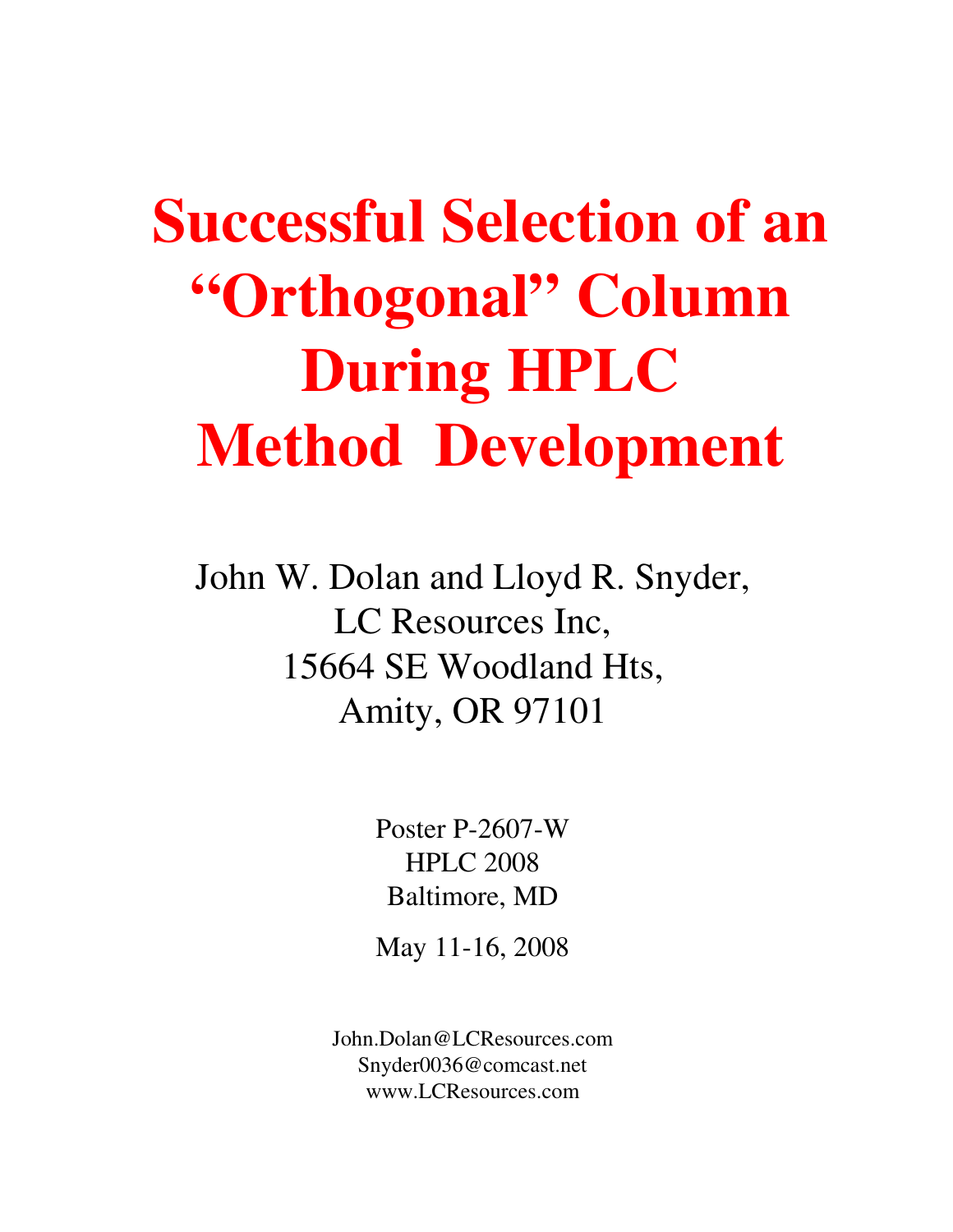#### **ABSTRACT**

The selection of reversed-phase conditions for orthogonal separation is of interest in two situations: "missing" peaks or 2-D separation. For either application, the goal is to achieve a maximum difference in selectivity between two separations, so that any two overlapping peaks in one separation are likely to be resolved in the other separation. Changes in selectivity are most readily achieved by changes in the column, B-solvent (e.g., MeOH vs. ACN), or mobile-phase pH. The effects of the B-solvent or pH on selectivity can be determined with a few experiments, but the selection of a column of differing selectivity can be more challenging. One approach to predicting differences in column selectivity is based on the socalled *hydrophobic subtraction model* [1]. The use of this approach, combined with a change in the B-solvent, has been tested and found promising[2]. However, a closer look at the latter procedure [3], suggests that this approach may be less effective for some columns. The present poster explores an alternative procedure for developing orthogonal separations, based on a change of column.

- 1. "A New Look at the Selectivity of Reversed-phase HPLC Columns", L. R. Snyder, J. W. Dolan and P. W. Car, *Anal. Chem.*, 79 (2007) 3255.
- 2. "Orthogonal Separations for Reversed-phase Liquid Chromatography", J. Pellett et al, *J. Chromatogr. A*, 1101 (2006) 122.
- 3. "Characterization and Applications of Reversed-phase Column Selectivity", D. M. Marchand, L. R. Snyder, and J. W. Dolan, *J. Chromatogr. A*, (2008) (in press).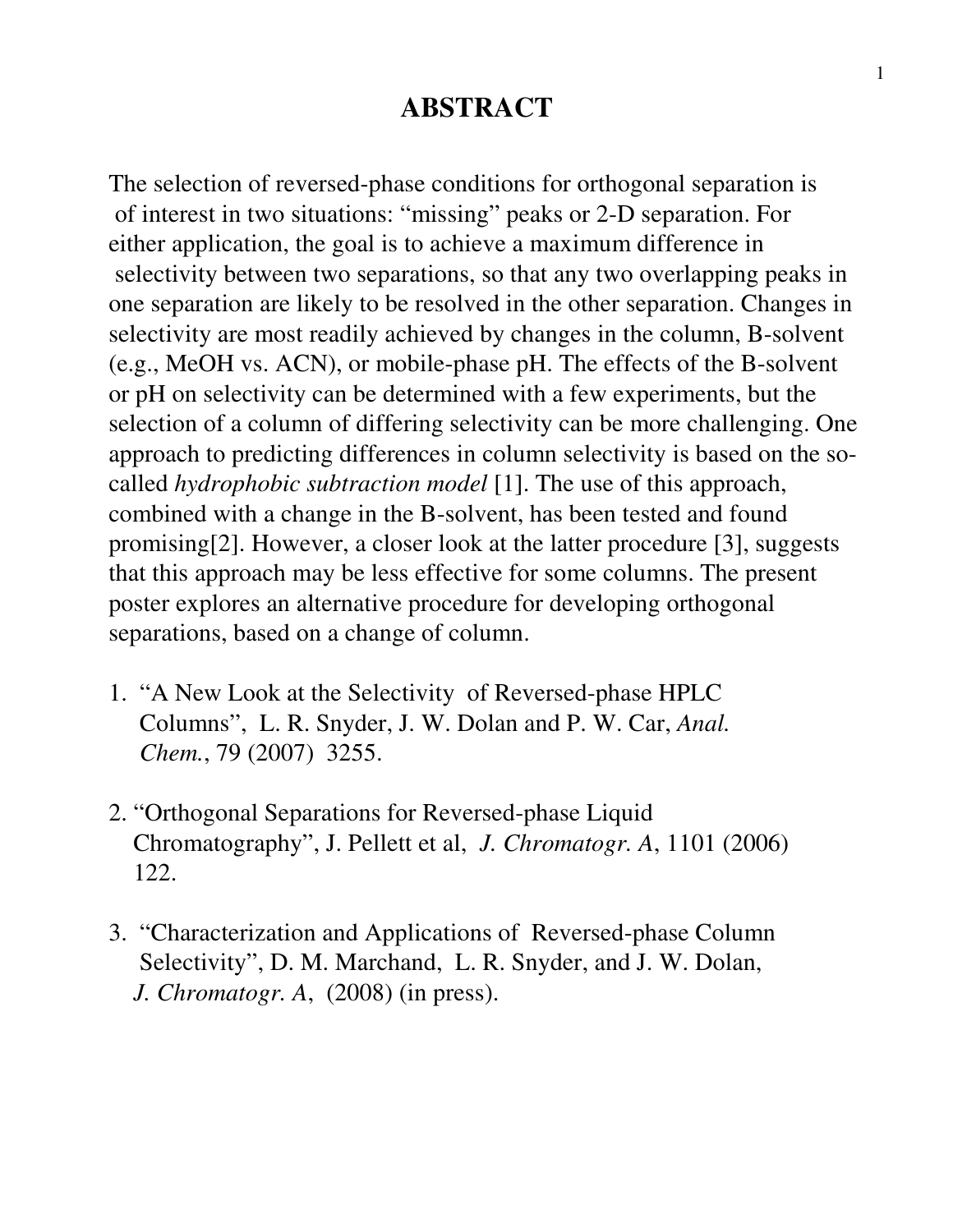• Selectivity change during method development



*In this poster we will emphasize the detection of hidden peaks, but our results should also be of interest for both improving resolution and the development of a 2-D separation.*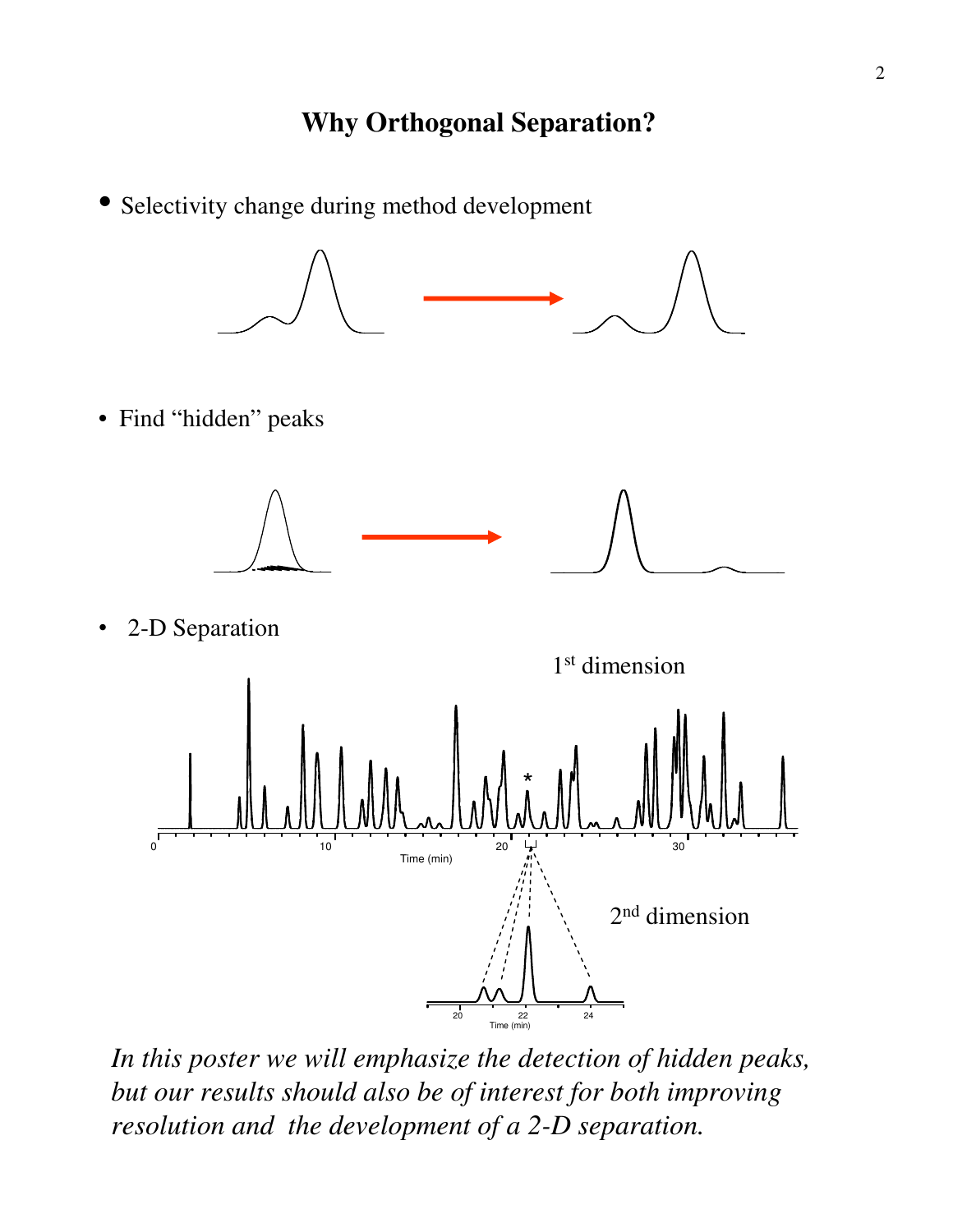### **Achieving Orthogonal Separation (maximum change in selectivity)**

For ionizable solutes such as amines and carboxylic acids, a large change in selectivity can be achieved by a change of mobile phase pH from low to high (e.g., from pH-3 to pH-10). A change in the B-solvent from acetonitrile to methanol can also change selectivity for both neutral and ionizable compounds. The selection of a suitable change in pH or Bsolvent for orthogonal separation is easily achieved. Large changes in selectivity (for all solute types) can also be achieved by a change in the column, but an optimum choice of column is less obvious. *When conditions are selected for orthogonal separation, a combined change in pH, B-solvent, and column is recommended.* The present poster will deal primarily with the selection of an orthogonal column, assuming simultaneous changes (as above) in pH and B-solvent.

#### **Measuring Separation Orthogonality**

For gradient separations (assumed in this poster), the usual measure of separation orthogonality is the correlation  $(r^2)$  of retention data for the 1<sup>st</sup> vs. 2nd separations. For samples that contain both neutral and ionizable compounds, a value of  $r^2$  can be a poor measure of overall separation orthogonality. This is because a change in pH will lead to large changes in the relative retention of a mixture of acids and bases, but will have little effect on the relative retention of neutral compounds. Similarly, a change in the B-solvent or column will usually have a larger effect on the retention of ionizable compounds than for neutral compounds. Consequently, when pH, B-solvent and column are changed, a large value of  $r^2$  provides information mainly about changes in relative retention for *ionizable* species with differing values of  $pK_a$ .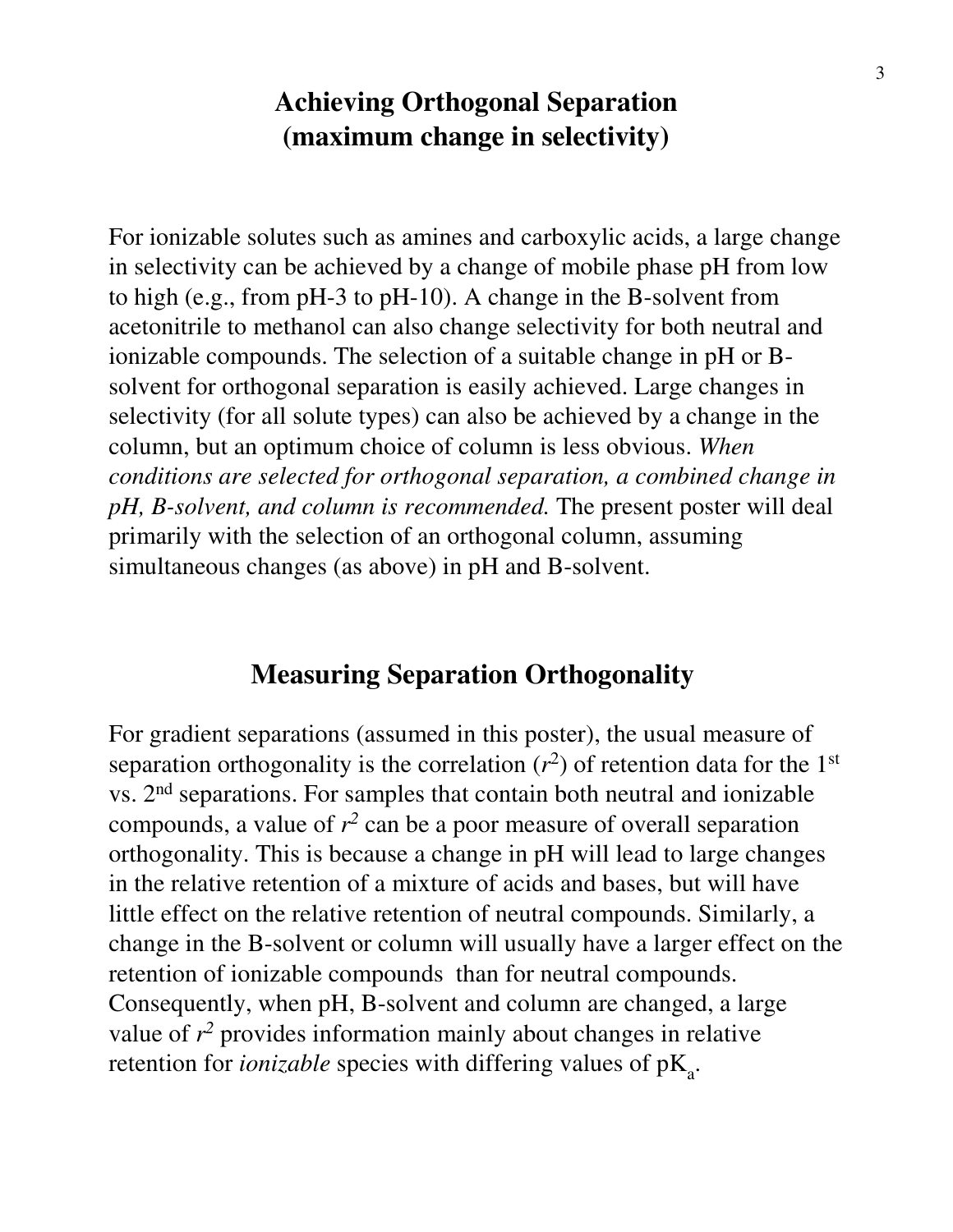## **The Hydrophobic-Subtraction Model of Reversed-Phase Column Selectivity (1)**



Measure values of column-selectivity parameters **H**, **S\***, **A**, **B**, **C** for  $\approx$  400 RPC columns of all kinds (requires only 18 test compounds per column).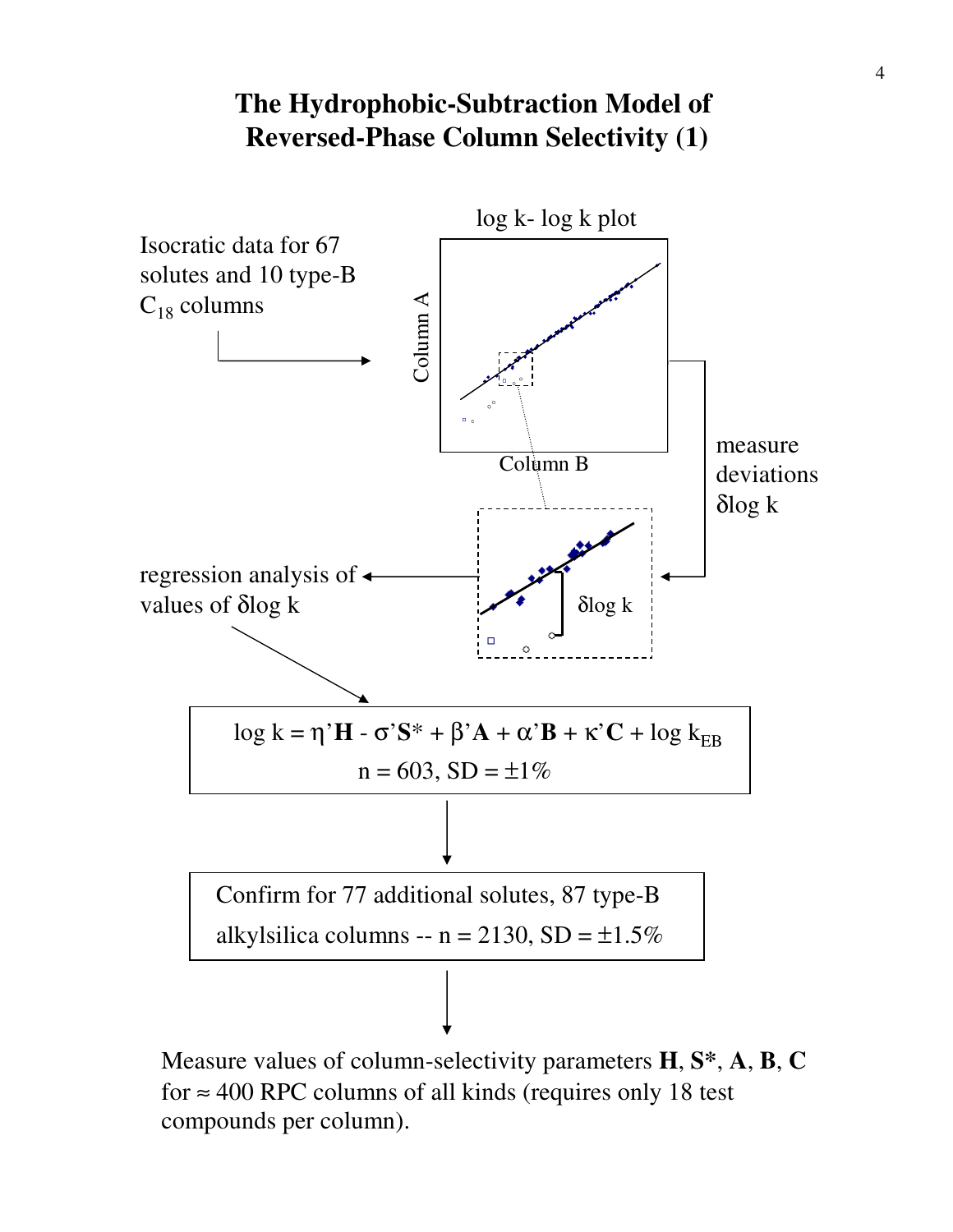# **The Hydrophobic-Subtraction Model of Reversed-Phase Column Selectivity (2)**

The preceding procedure allows the quantitative measurement of 5 column-selectivity parameters for any reversed-phase column. These parameters have been shown to measure the following sample-column interactions:



Two columns 1 and 2 can be compared in terms of selectivity by means of the column comparison function  $F_s$ :

$$
F_s = \{ (\mathbf{H}_2 - \mathbf{H}_1)^2 + (\mathbf{S} \cdot \mathbf{S} - \mathbf{S} \cdot \mathbf{S}^*)^2 + (\mathbf{A}_2 - \mathbf{A}_1)^2 + (\mathbf{B}_2 - \mathbf{B}_1)^2 + (\mathbf{C}_2 - \mathbf{C}_1)^2 \}^{1/2}
$$

(plus weighting of each column parameter).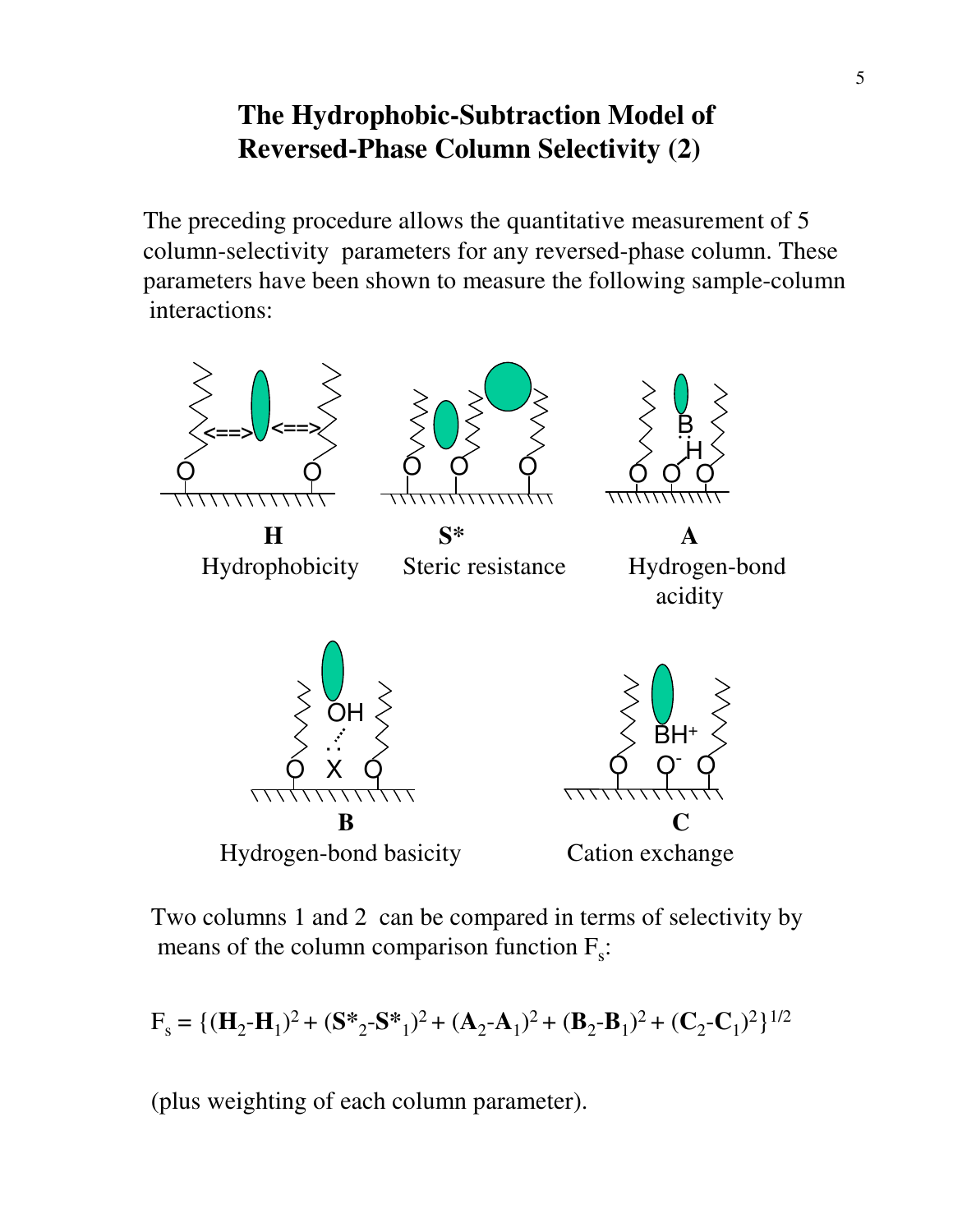#### **Comparing Columns**

When *similar columns* are required (as for column replacement), the value of  $F_s$  should be small; preferably  $F_s \leq 3$ .

When *orthogonal columns* are required, the value of  $F_s$  should be large. **However**, the value of  $F_s$  can be misleading in this connection The problem is that the cation exchange parameter **C** has a much larger effect on  $F_s$  than values of  $H$ ,  $S^*$ ,  $A$ , or  $B$ . Thus, ionized sample components largely determine values of  $F_s$  – particularly for large values of  $F_s$ , as when selecting an orthogonal column.

As an example, consider two columns: Capcell C18 UG120 and YMC PackPro, for which  $F_s$  is fairly large ( $F_s = 60$ ). When retention (values of log k) are compared for these two columns, however, only the 3 protonated bases in the sample show a significant change in relative retention:



Consequently, these two columns might be considered as somewhat "orthogonal" for the entire sample, but not for the neutral compounds in the sample.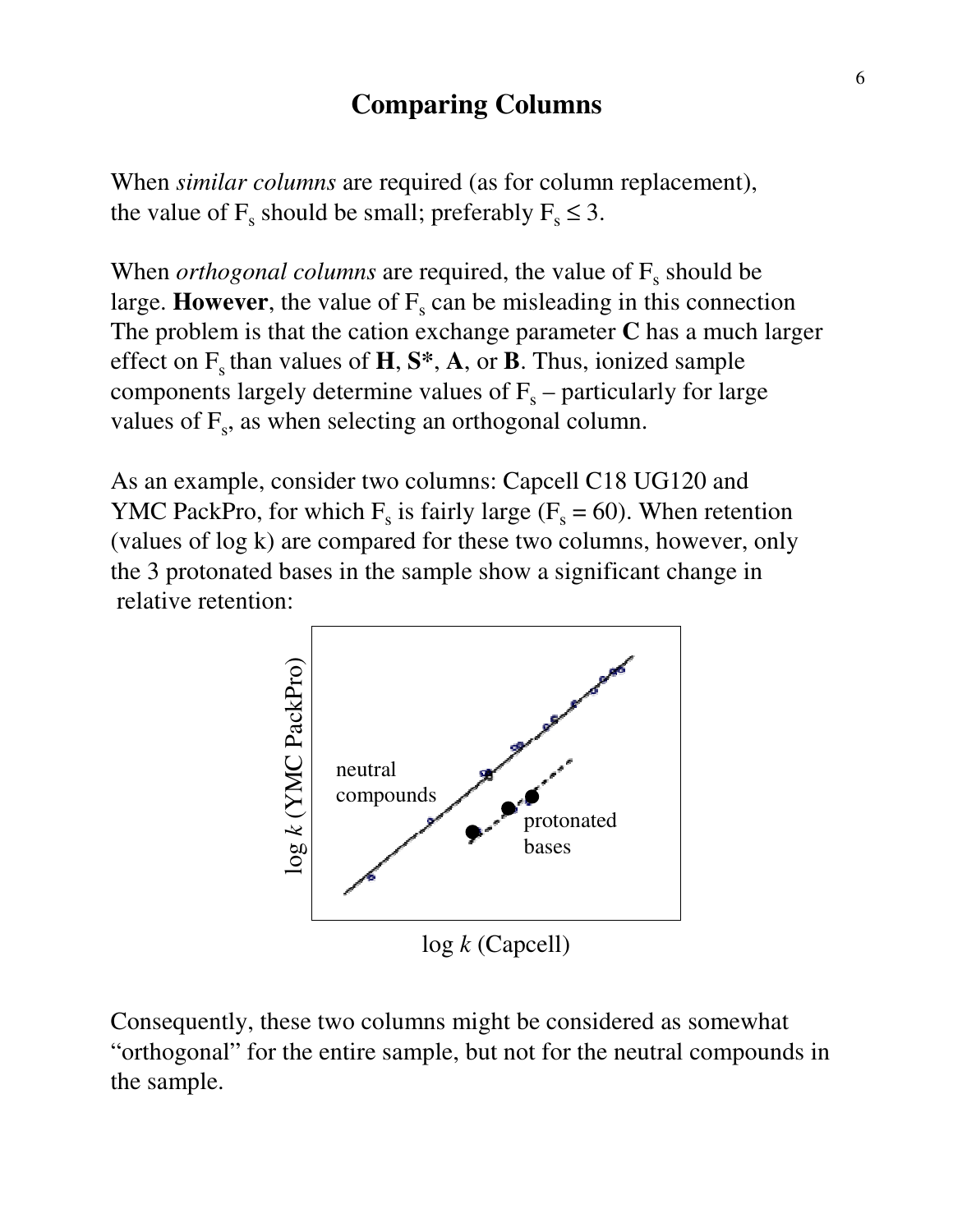#### **An Alternative Approach for Achieving Column "Orthogonality"**

If an orthogonal separation is developed by changing mobile phase pH, as well as the B-solvent and column, there is less need for the column to provide changes in relative retention for ionizable compounds (changes in retention for ionizable compounds will automatically occur as a result of the change in pH). For this reason, it is more important that the column provide changes in relative retention for *neutral* compounds in the sample. This suggests dropping the C-term of the  $F_s$  equation:

$$
F_s(-C) = \{ (\mathbf{H}_2 - \mathbf{H}_1)^2 + (\mathbf{S} \cdot \mathbf{S} - \mathbf{S} \cdot \mathbf{S}^*)^2 + (\mathbf{A}_2 - \mathbf{A}_1)^2 + (\mathbf{B}_2 - \mathbf{B}_1)^2 \}^{1/2}
$$

By seeking a maximum value of  $F_s(-C)$ , we can expect a greater change in relative retention for neutral compounds – the part of the sample that presents the greatest challenge. A related consideration is the fact that ionizable compounds with similar  $pK_a$  values will be less likely to be separated by a change in pH – in this sense behaving more like neutral molecules when pH is changed.

#### **Evaluating Column Orthogonality**

We have seen that retention correlations (values of  $r^2$ ) may be of limited value as a measure of of column orthogonality. This will be especially true for recognizing "missing" peaks, when two neutral compounds overlap in a routine assay procedure. The ultimate test of separation orthogonality is the demonstration for a broad range of samples that peaks which overlap in one separation are resolved in the corresponding orthogonal separation. However, such a test of column orthogonality is impractical for "real" separations, if the goal is the demonstration that any "hidden" peaks are resolved (we have no way of knowing whether any "hidden" peaks were not resolved).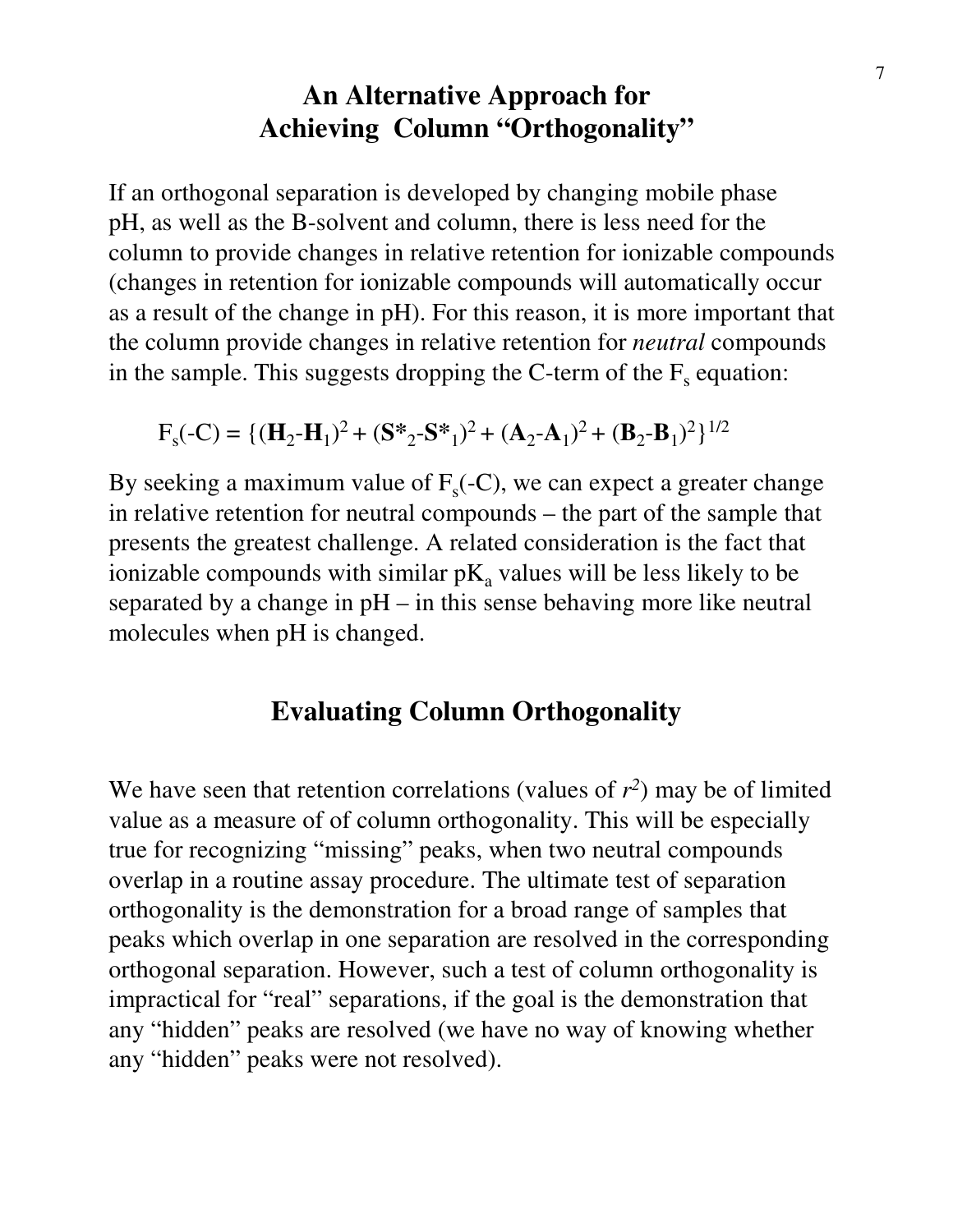#### **Testing Column Orthogonality**

In the absence of a large number of "real" separations for comparison, an alternative is presented by data acquired during the development of the hydrophobic-subtraction model. Values of the sample parameters  $\eta$ ',  $\sigma'$ ,  $β', α',$  and κ' were obtained for 64 neutral compounds of widely varying molecular structure. In addition, the effects of %B on retention were also obtained (values of d[log k]/d $\phi = S$ ), so that retention can be predicted for either isocratic or gradient elution as a function of the column. This then allows gradient separations to be compared for any two columns, in turn allowing various comparisons of column orthogonality. These test compounds are summarized below.

| 1. benzene           | 17. anisole                      | 33. cis-chalcone                             | 71. Biphenyl                     |
|----------------------|----------------------------------|----------------------------------------------|----------------------------------|
| 2. toluene           | 18. benzyl alcohol               | 34. trans-chalcone                           | 72. 2-Nitrobiphenyl              |
| 3. ethylbenzene      | 19. 3-phenyl propanol            | 35. cis-4-nitrochalcone                      | 73. 3-Nitrobiphenyl              |
| 4. p-xylene          | 20. 5- phenyl pentanol           | 36. trans-4-nitrochalcone                    | 74. 2-BiphenylCH <sub>2</sub> OH |
| 5. propylbenzene     | 21. phenol                       | 37. cis-4-methoxychalcone                    | 75, 2,2'-Biphenol                |
| 6. butylbenzene      | 22. p-chlorophenol               | 38. trans-4methoxychalcone 76. 4,4'-Biphenol |                                  |
| 7. napthalene        | 23. 2,3 dihydroxy-               | 39. prednisone                               | 77. Diphenyl-                    |
|                      | napthalene                       |                                              | butyrolactone                    |
| 8. p-chlorotoluene   | 24. 1,3 dihydroxy-<br>napthalene | 40. hydrocortisone                           | 78. Fluorescamine                |
| 9. dichlorobenzene   | 25. eugenol                      | 41. mephenytoin                              | 79. Camphorquinone               |
| 10. benzotrichloride | 26. danthron                     | 42. oxazepam                                 | 80. Ferrocene                    |
| 11. bromobenzene     | 27. n-propyl formate             | 43. flunitrazepam                            | 81.N,N-diethyl-                  |
|                      |                                  |                                              | acetamide                        |
| 12. 1-nitropropane   | 28. methylbenzoate               | 44.5,5 diphenyl-hydantoin                    | 82. 3-Nitrophenol                |
| 13. nitrobenzene     | 29. benzonitrile                 | 45. N,N-dimethyl acetamide 83. 4-Nitrophenol |                                  |
| 14. p-nitrotoluene   | 30. coumarin                     | 68. 1,2-dinitrobenzene                       | 85. 2,5-Nitrophenol              |
| 15. p-nitrobenzyl Cl | 31. acetophenone                 | 69. 1,3-dinitrobenzene                       | 87. Fisetin Hydrate              |
| 16. N-benzyl-        | 32. benzophenone                 | 70. Nitrocyclohexane                         | 88. Biochanin A                  |
| formamide            |                                  |                                              |                                  |

The data and numbering for these compounds are taken from Wilson et al, *J. Chromatogr. A*. 961 (2002) 171, 217.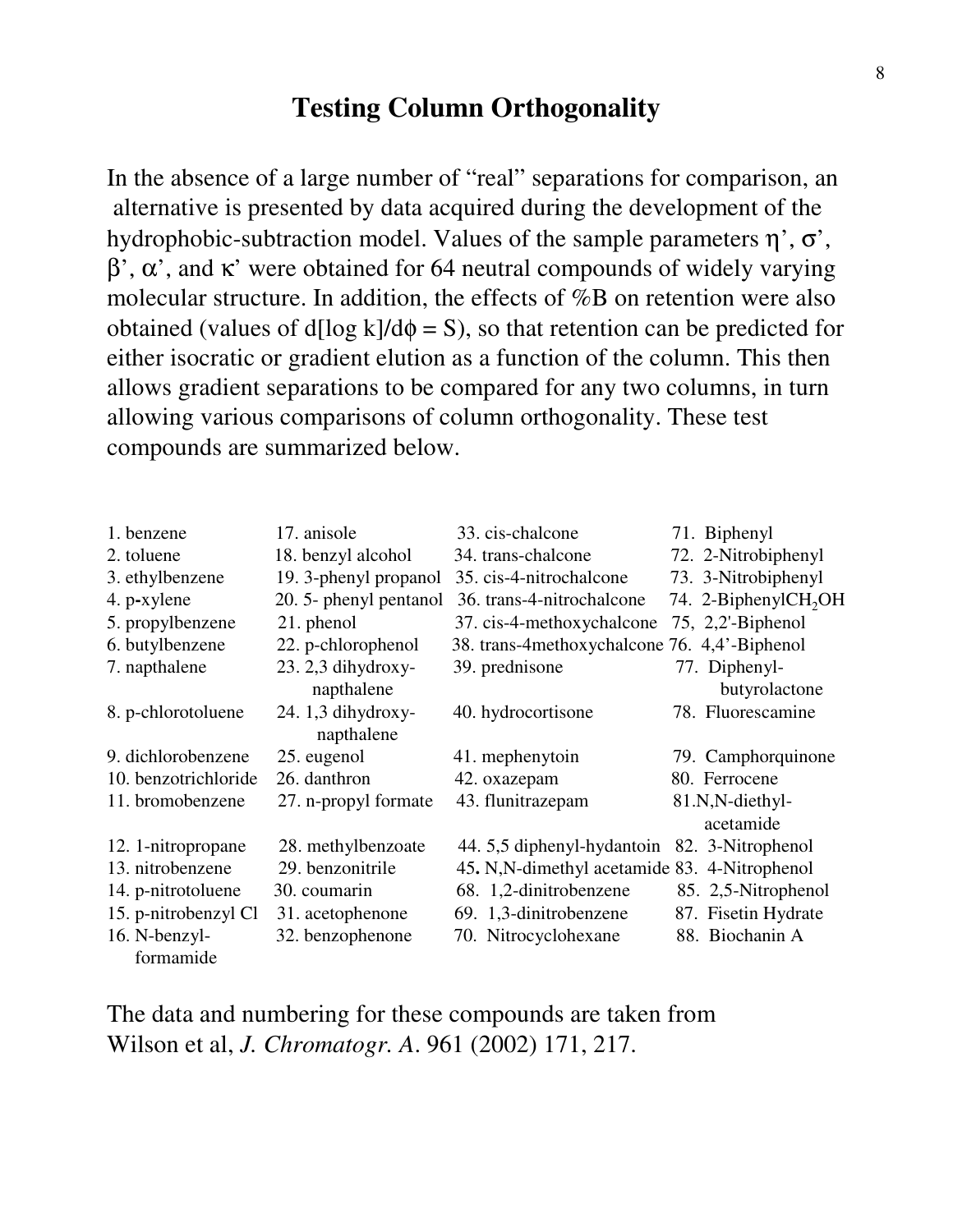### **The Primary Column**

The "primary" column corresponds to our initial column or the 1<sup>st</sup>-dimension column for a 2-D separation. We can then compare separations for the primary and above orthogonal columns, using the same gradient conditions (0-100% acetonitrile in 30 min), same column conditions (100 x 4.6-mm, 3  $\mu$ m column with a flow rate of 1.0 mL/min), pH-2.8, and a temperature of 35<sup>o</sup>C. As primary column we have selected Capcell

C18 UG120, because it represents an average type-B  $C_{18}$  column (that is, its coefficients . **H**, **S**\*, etc. are nearly identical to the average values of all type-B  $C_{18}$  columns). Resulting chromatograms for different columns can be predicted from previously determined values of parameters for both the column  $(H, S^*, etc.)$  and solute  $(\eta', \sigma', etc.).$ 





For the entire sample, there are 37 peak-pairs that are overlapped with  $R<sub>s</sub>$  < 1.0. An orthogonal separation should (ideally) resolve all or most of these overlapped peak-pairs with  $R_s > 1.0$ . We will next compare column "orthogonality" for columns selected either for maximum  $F_s$ or maximum  $F_s(-C)$ .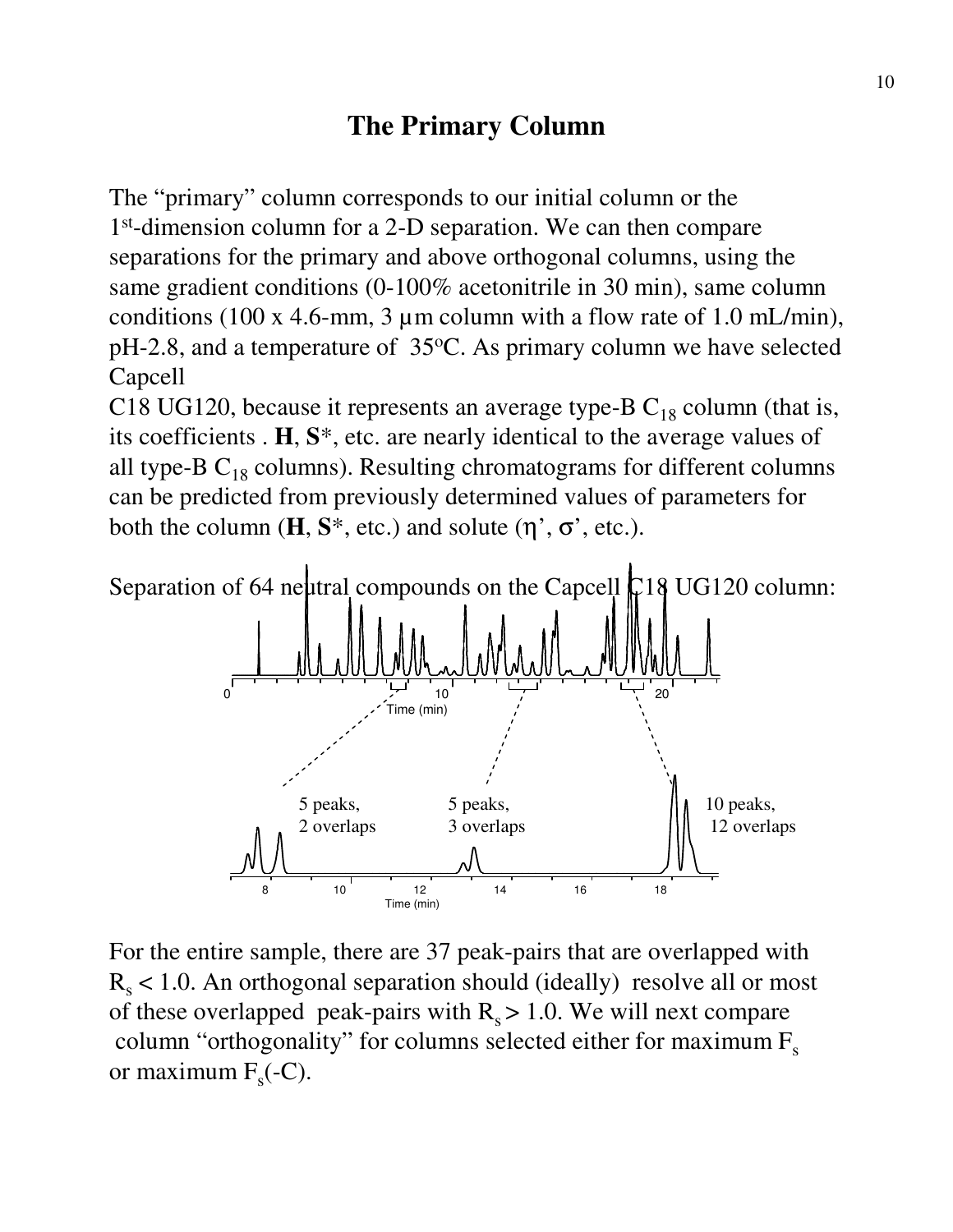| Column                  | $E_{\rm s}$ | <b>Type</b> | Column                     | $E_{\rm s}$ | <b>Type</b>   |
|-------------------------|-------------|-------------|----------------------------|-------------|---------------|
| EC Nucleosil Protect 1  | 268         | EP          | Ascentis RP-Amide          | 73          | EP            |
| Zorbax Bonus RP         | 253         | EP          | Inertsil ODS-EP            | 71          | $C_{18}$      |
| Hypersil Prism C18 RP   | 236         | EP          | <b>Fluophase PFP</b>       | 69          | <b>FP</b>     |
| Inertsil CN-3           | 216         | CN          | Acclaim Polar Advantage II | 69          | EP            |
| BetaMax Acid            | 181         | EP          | Cogent UDC Cholesterol     | 66          | $\mathcal{C}$ |
| <b>Hypurity Advance</b> | 118         | EP          | <b>Symmetry Shield C18</b> | 64          | EP            |
| Purospher RP-18         | 95          | $C_{18}$    | Discovery HS F5            | 61          | $C_5$         |
| Prevail Select C18      | 91          | $C_{18}$    | UltraSep ES AMID H         | 61          | EP            |
| <b>BAS MF-8954</b>      | 88          | $C_{18}$    | Allure PFP propyl          | 60          | FP            |
| <b>Fluophase RP</b>     | 88          | <b>FP</b>   |                            |             |               |

# Top 20 columns with highest values of  $F_s$  (type-B only)\*

# Top 20 columns with highest values of  $F_s(-C)$  (type-B only)\*

| Column                        | $F(-C)$ | <b>Type</b> | Column                         | $F(-C)$ | <b>Type</b> |
|-------------------------------|---------|-------------|--------------------------------|---------|-------------|
| <b>Zorbax Bonus RP</b>        | 68      | EP          | <b>Hypurity Advance</b>        | 42      | EP          |
| BetaMax Acid                  | 63      | EP          | ProntoSIL C18 ace-EPS          | 41      | EP          |
| Purospher RP-18               | 52      | $C_{18}$    | Discovery Amide C16            | 41      | EP          |
| <b>EC Nucleosil Protect 1</b> | 51      | EP          | Ultra IBD                      | 38      | EP          |
| Hypersil Prism C18 RP         | 51      | EP          | <b>Hypersil Prism C18 RPN</b>  | 38      | EP          |
| <b>BioBasic Phenyl</b>        | 50      | Phenyl      | <b>Ascentis RP-Amide</b>       | 34      | EP          |
|                               |         |             | <b>Acclaim Polar Advantage</b> |         |             |
| Inertsil ODS-EP               | 48      | $C_{18}$    | $\mathbf{I}$                   | 34      | EP          |
| Nautilus C18                  | 46      | EP          | Discovery HS PEG               | 32      | EP          |
| Prontosil C8 ace-EPS          | 44      | EP          | Inertsil CN                    | 30      | CN          |
| UltraSep ES AMID H            | 42      | EP          | <b>ACE CN</b>                  | 28      | CN          |

EP, polar-embedded; FP, fluorophase, CN, cyano

\* all values relative to the "average" C18 column represented by Capcell C18 UG120

Embedded-polar-phase columns are seen to be favored generally.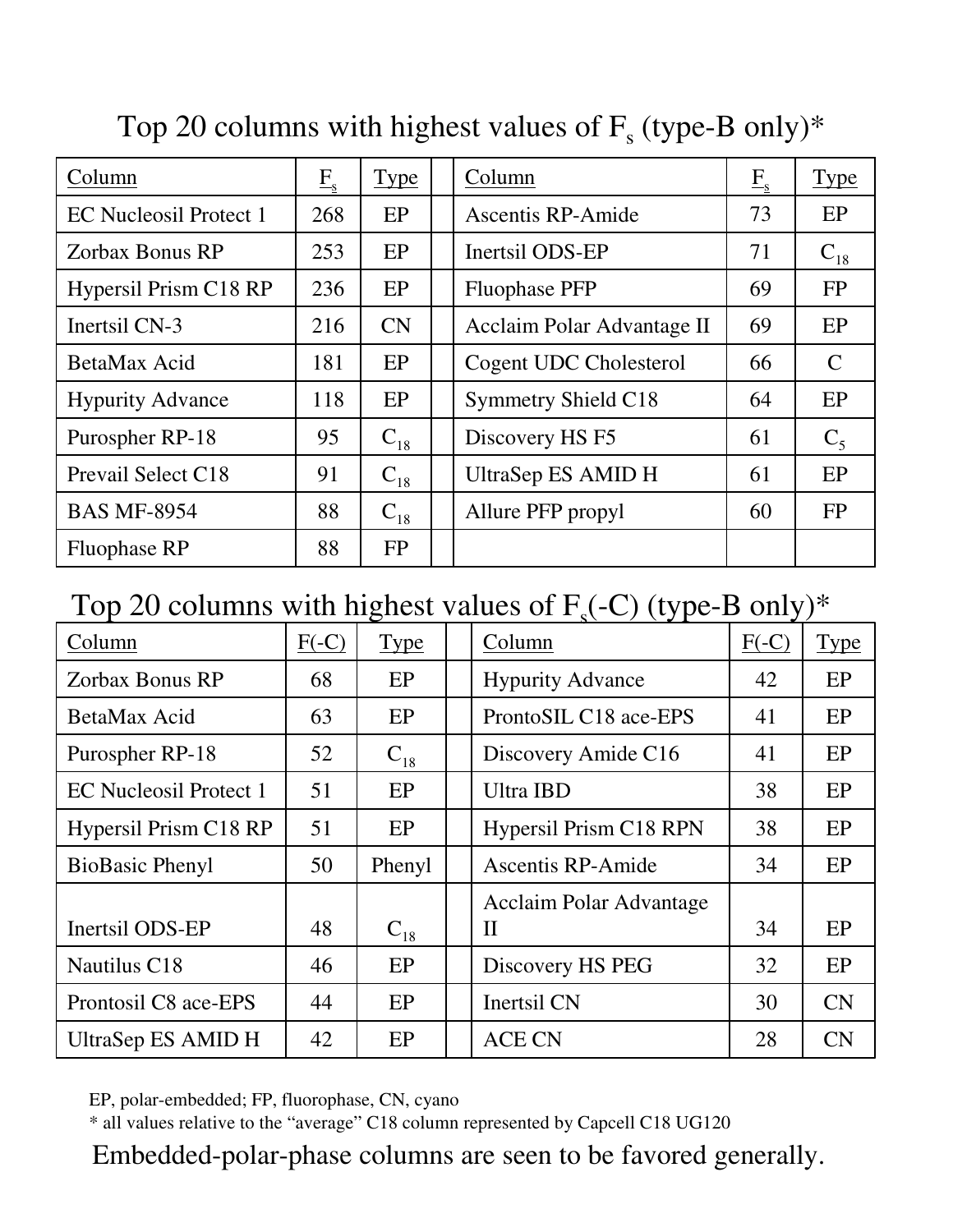### **Comparison of Reference and "Orthogonal" Columns**

With chromatograms for the various columns listed above, we can compare column orthogonality for the 64 neutral compounds in the sample. For example, we can compare the number of overlaps in the reference column that are separated with  $R_s > 1$  on the orthogonal column. For one such comparison,

Capcell C18 UG120 (reference column) top, Zorbax Bonus RP (orthogonal column) bottom



For the first and second group of peaks, every overlapped band-pair from the reference column is separated with  $R_s > 1$  by the orthogonal column. Two peaks (\*) separated with the reference column are overlapped on the orthogonal column with  $R_s = 0.6$ . However, these peaks were resolved in the first separation, so would not contribute to the "missing peak" problem.

For the third group of peaks, there are three overlaps marked by  $*(A-A)$ or B-B). For the entire chromatogram, there were 5 peak-pairs (out of 37) at were unresolved on both the reference and Zorbax Bonus RP columns.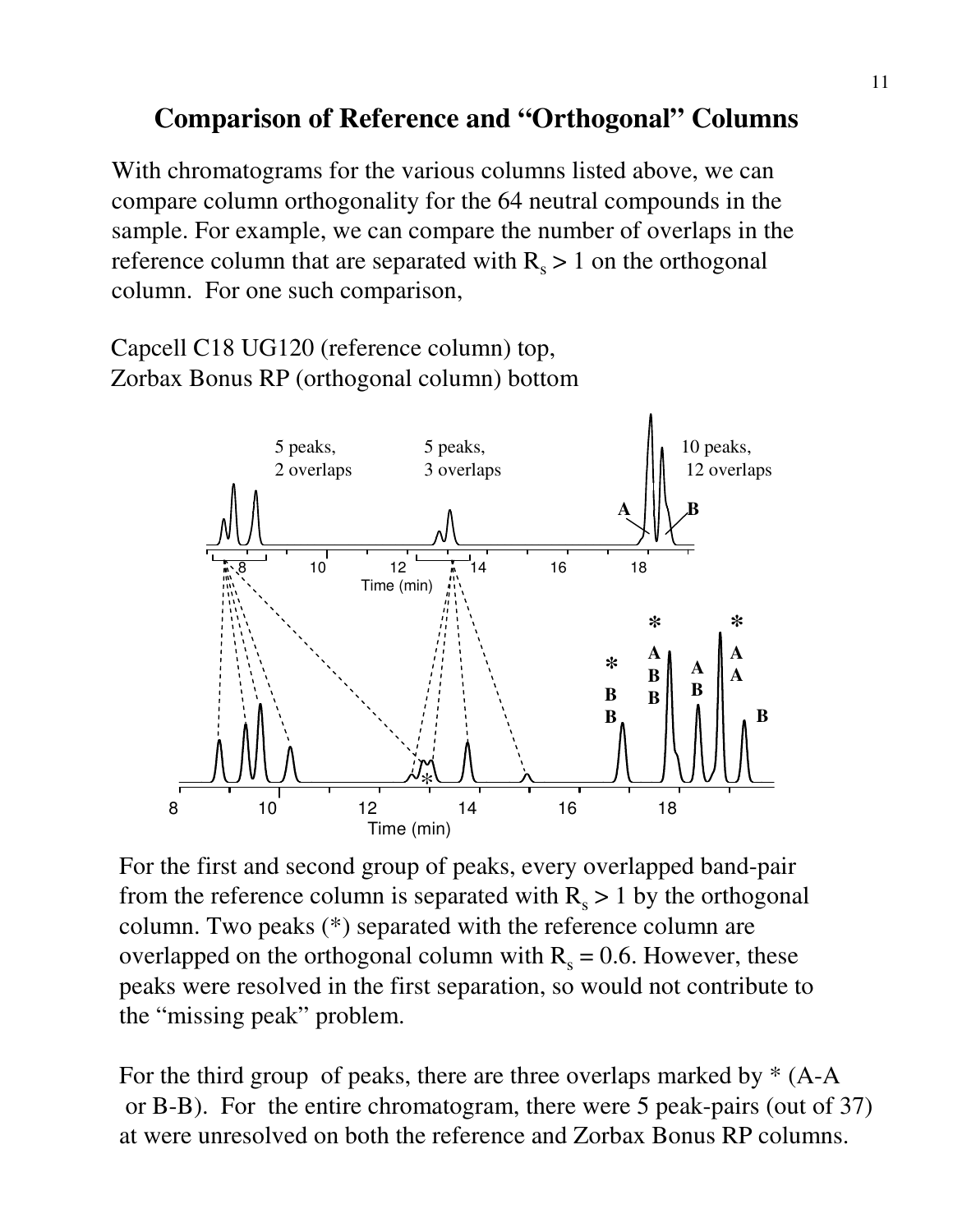#### **Two Different Measures of "Othogonality"**

Once we have simulated chromatograms for the reference and orthogonal columns in this way, there are two possible measures of "orthogonality" with respect to neutral compounds: the number of overlaps on the reference column that are resolved with  $R_s > 1$  on the orthogonal column, and the correlation coefficient  $r^2$  for the two columns. Each of these measures of orthogonality can be compared for columns selected on the basis of  $F_s$ (-C) or  $F_s$ .

#### **Unresolved Overlaps**

The number of overlaps *not* separated on the orthogonal column decrease for columns with higher values of  $F_s(-C)$  – as expected.



The % of unresolved peaks is shown at the right.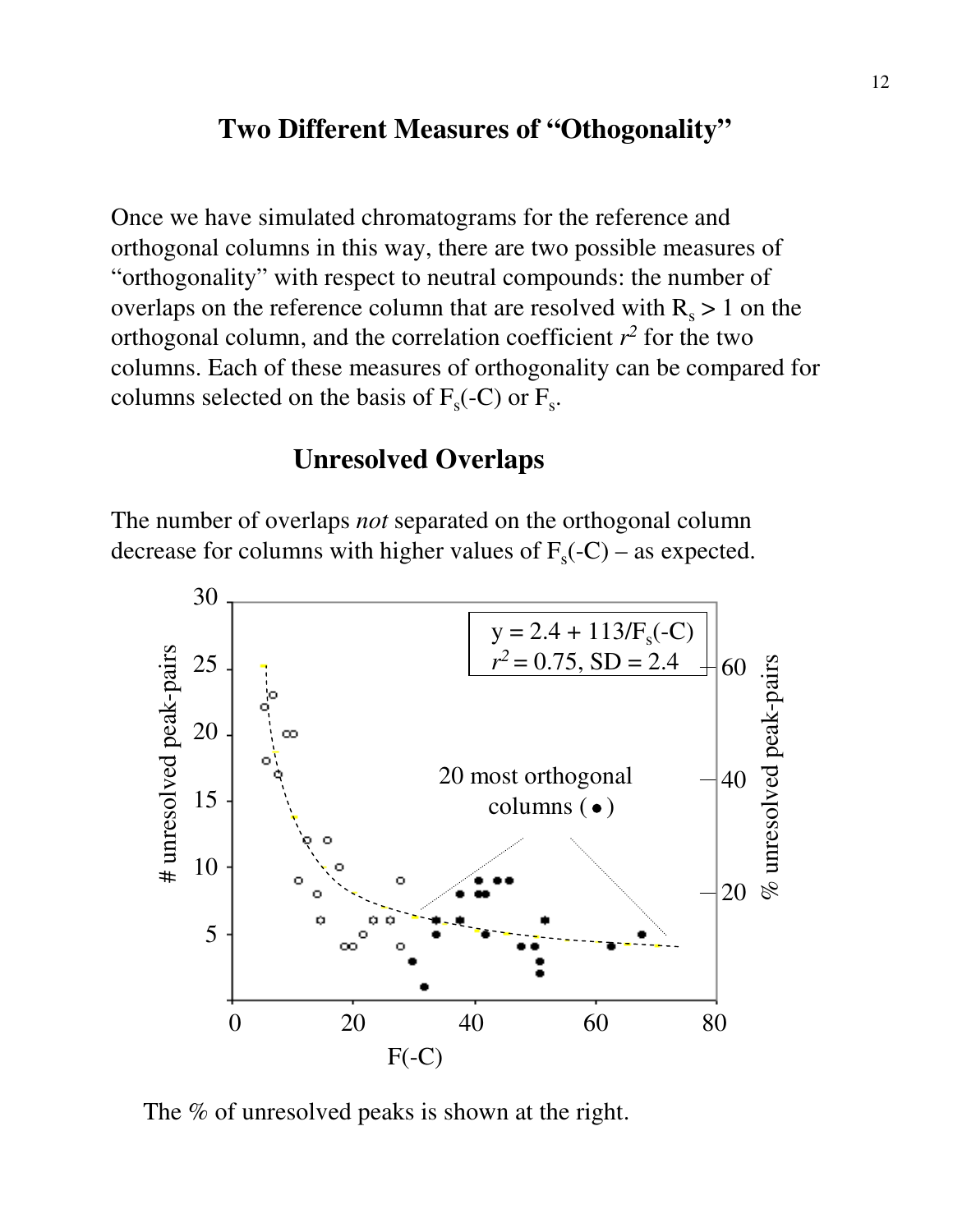A rough correlation with Fs(-C) is also noted for the number of peakpairs that remain unseparated on the orthogonal column. The scatter in the above plot reflects the range in molecular structures of the compounds examined. On average, however, a value of  $F_s(-C) > 30$ means an *average* chance of separating a previously overlapped peak-pair of about 5 in 6. When a change in B-solvent is combined with the use of a reasonably orthogonal column, there is then a reasonable likelihood that an unresolved neutral peak-pair from the primary separation will be resolved in the orthogonal separation.

**Values of r<sup>2</sup>** For a similar plot as above vs. the function  $F_s$ , ( # of overlaps) = 5.9 + 87/Fs, with  $r^2 = 0.50$  and SD = 5.9 (a poorer correlation, as expected), so removal of the C-term adds discrimination to the model for neutral analytes.

The scatter (or lack of correlation) of retention-time plots is another measure of column orthogonality; e.g., for the Zorbax Bonus RP column vs. the reference column.:

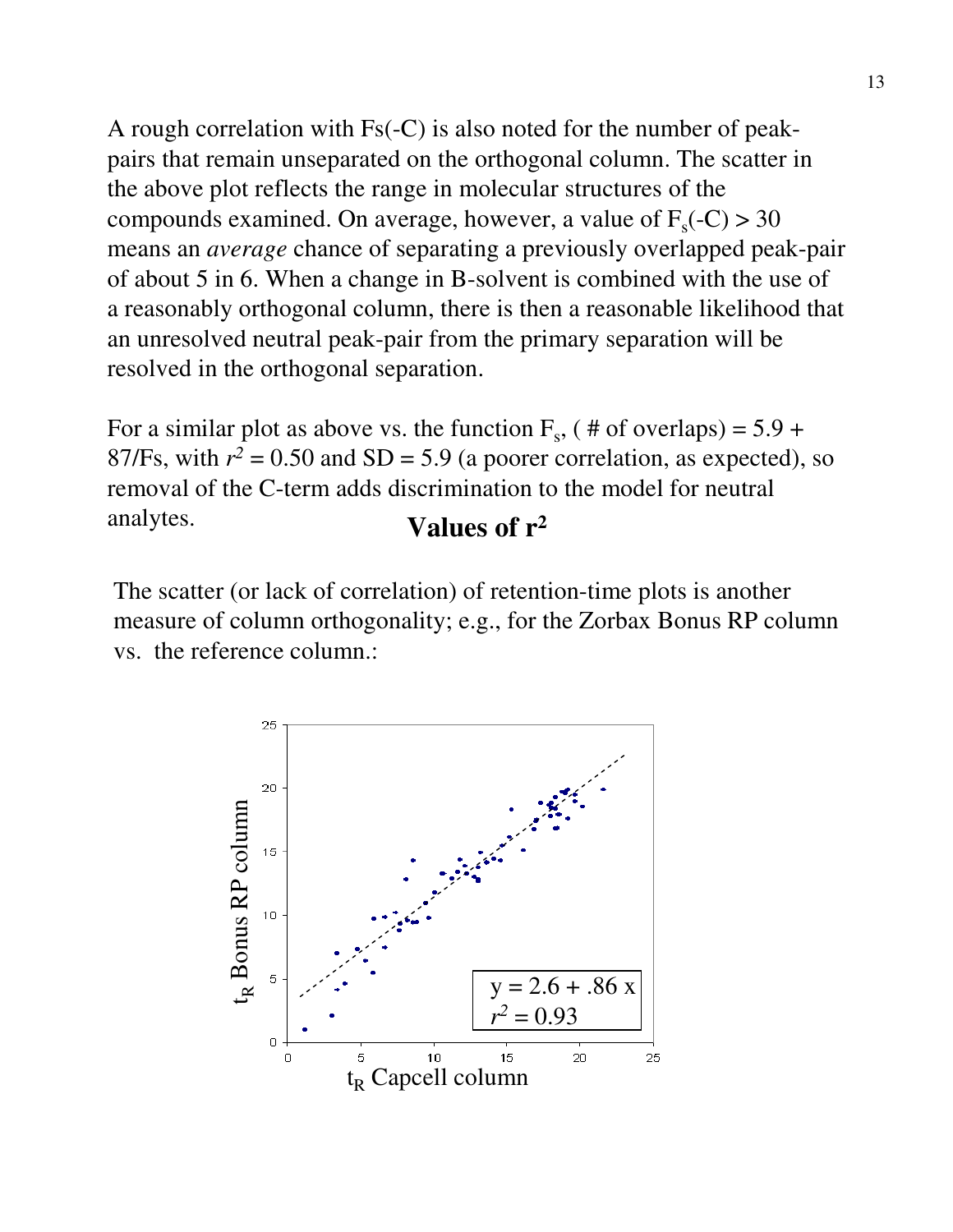The scatter  $r^2$  for plots, such as this, correlates reasonably well with values of  $F_s(-C)$ ; e.g., for  $F_s(-C)$  equal a maximum value of 68,  $r^2 = 0.9$ . Orthogonality measured in this way may seem modest in comparison with the usual goal of  $r^2 \approx 0.00$  (poor correlation is desired for orthogonality). It should be recalled that orthogonal separation will always be much more difficult for neutral compounds (the present case). A change in the B-solvent can further increase separation orthogonality.. **However**, we feel that the number of overlaps is a better general measure of column orthogonality than  $r^2$ .

# **Orthogonality and 2-D Separation**

When developing a separation for the purpose of ruling out "missing" peaks, the primary or initial column will often be a "conventional" column, similar to the reference column assumed here (Capcell C18 UG120). However, the selection of columns for orthogonal separation allows any column we wish for both the 1st and 2nd dimension. This suggests starting with one of the previously-selected orthogonal columns for the 1st dimension, followed by selecting a maximally orthogonal second column for the 2<sup>nd</sup> dimension. We investigated this possibility for the 6 maximally-orthogonal columns (values of  $50 \le F_s[-C] \le 68$ , relative to the Capcell column).

| Zorbax Bonus RP               | BetaMax Acid          | Purospher RP-18        |
|-------------------------------|-----------------------|------------------------|
| <b>EC Nucleosil Protect 1</b> | Hypersil Prism C18 RP | <b>BioBasic Phenyl</b> |

The most orthogonal columns found, relative to the above 6 columns, had  $F_s(-C)$  values vs. these columns that were only marginally higher:  $64 \le F_s(-C) \le 79$ . The fraction of unresolved peak-pairs for the second column (e.g., Prontosil 120-3-C30) vs. the first column (e.g., Zorbax Bonus RP) was quite similar to values reported above  $(\approx 10\%)$  for values of  $F_s(-C) > 50$ . That is, the latter procedure provides columns that are only slightly more orthogonal than starting with the "average" (Capcell) column.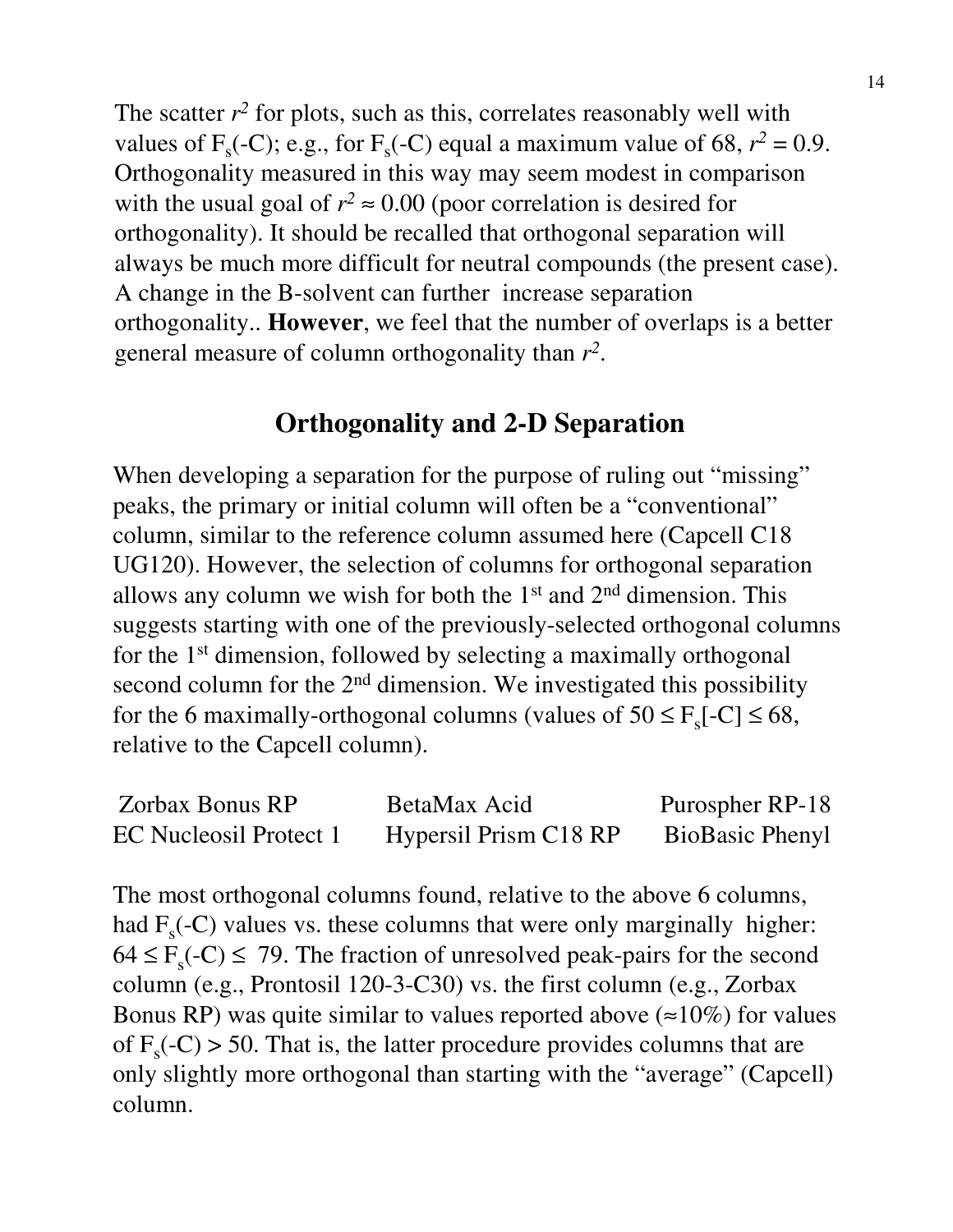# **Effect of Solute Structure**

Certain peak-pairs were found more likely to be unresolved on two columns with large values of  $F_s(-C)$ . It is useful to examine the structural similarities that can result in a high probability that peak overlap will be maintained for two columns with large values of  $F_s(-C)$ . Only three peakpairs were found to be unresolved on different combinations of two orthogonal columns with a frequency > 50%:

| <i>cis</i> -4-nitrochalcone / <i>cis</i> -4-methoxychalcone (89% unresolved) |                     |
|------------------------------------------------------------------------------|---------------------|
| ethylbenzene / $p$ -xylene                                                   | $(63\%$ unresolved) |
| prednisone / hydrocortisone                                                  | $(53\%$ unresolved) |

The solute parameters  $(\eta', \sigma', \text{etc.})$  are quite similar for each of these solute pairs, which accounts for their difficult separation. The poor separation of *cis*-4-nitrochalcone from *cis*-4-methoxychalcone suggests that other compounds differing only in the substitution of nitro for methoxy might also prove difficult to separate, but this was not the case for nitrobenzene and anisole. Rather, other features in the chalcone molecule appear to combine with differences in nitro vs. methoxy to create the difficulty seen for nitro vs. methoxy chalcone.

The difficult separation of ethylbenzene and *p*-xylene is understandable both in terms of the close similarity of these two isomers, as well as the absence of functional groups within the molecule that are capable of hydrogen bonding. However, this situation is highly atypical.

Finally, the two steroids, prednisone and hydrocortisone, are structurally similar and are also relative large molecules. This peak-pair is likely more indicative of difficultly separable compounds likely to be encountered in "real" samples.